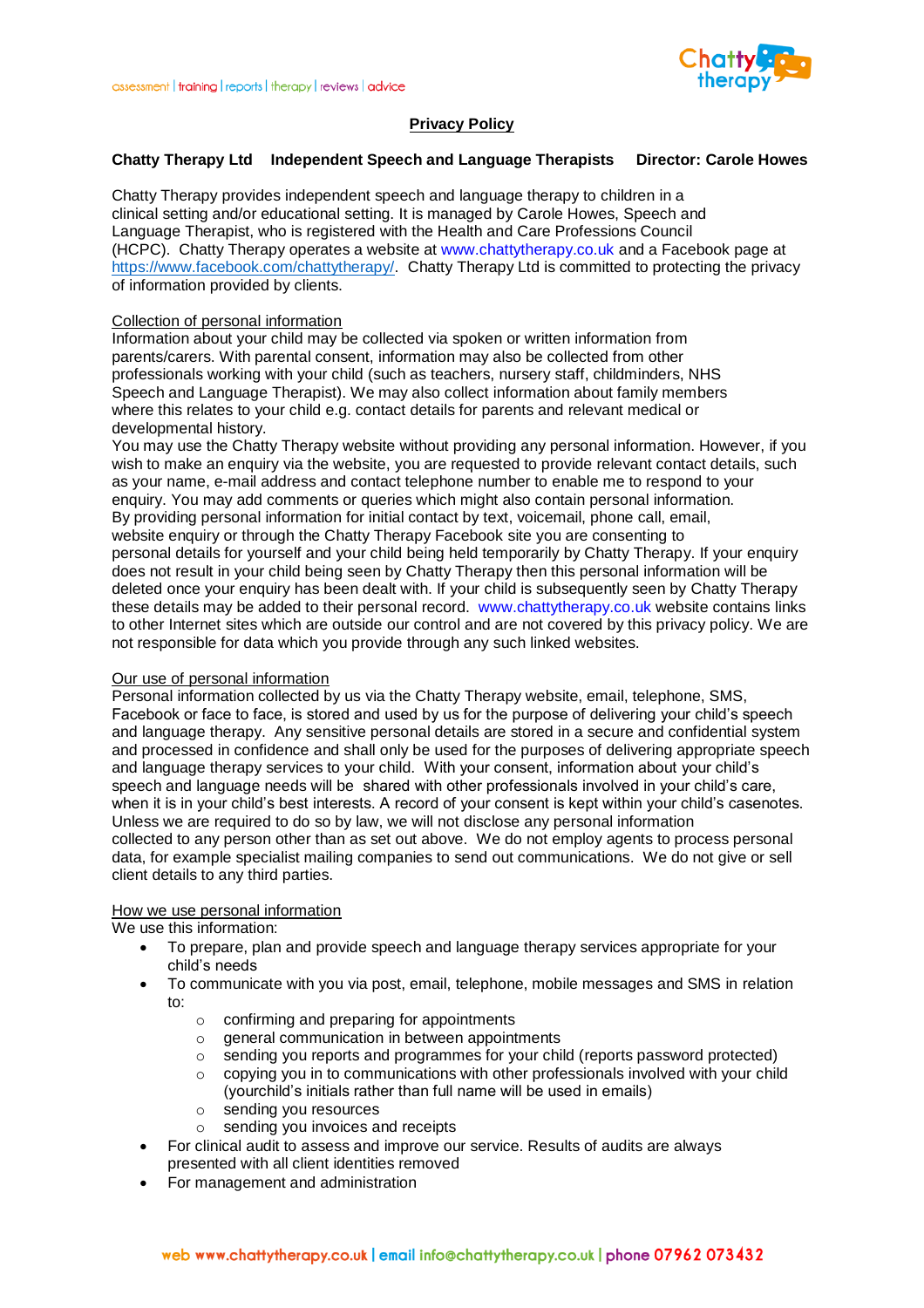

Whenever personal identifiers are not needed for these tasks, if possible we remove them from the information we use.

#### How we store personal information

All information about you, your child and their speech and language therapy is stored securely in our systems to ensure that we have a complete record of our service to them. We use a secure electronic cloud-based system called "WriteUpp" which is compliant with General Data Protection Regulations.

Prior to being uploaded to this system documents are temporarily stored on a password protected computer. Documents which contain confidential information such as reports are also individually password protected from the outset. Any paper based

confidential information such as assessments are stored securely in accordance with Data Protection Regulations.

Client phone numbers are not stored on a mobile phone; however text messages sent to Chatty Therapy may remain on the telephone. Chatty Therapy will only refer to your child by initials in text. The mobile phone is encrypted with thumb print recognition and passcode.

Videos/audio recordings may be taken of clients with parental consent. These are temporarily stored on an encrypted and password protected phone. These may then be viewed by the therapist in order to make notes in a client record. The recording is deleted when your child is no longer receiving input. The minimum amount of confidential information will be taken out of the Speech and Language Therapist's office base. When your child's information is taken out of the office base it will be kept with the Speech and Language Therapist or will be locked in the boot of the Speech and Language Therapist's car (whichever is deemed to be the most secure at that time). In accordance with professional guidelines, all records will be kept securely until your child is 25 years old. After this time all records relating to your child will be destroyed.

#### Meeting our professional obligations

It is a legal requirement for all Speech and Language Therapists to be registered with the Health and Care Professions Council (HCPC). The HCPC has clear standards of conduct, performance and ethics that all registrants must adhere to.

These standards affect the way in which we process and share information. Specifically: Standard 2: Communicate appropriately and effectively

"You must share relevant information, where appropriate, with colleagues involved in the care, treatment or other services provided to a service user."

Standard 10: Keep records of your work

"You must keep full, clear, and accurate records for everyone you care for, treat, or provide other services to. You must complete all records promptly and as soon as possible after providing care, treatment or other services. You must keep records secure by protecting them from loss, damage or inappropriate access."

For further information the full document can be found at: www.hcpc-uk.org/assets/ documents/10004EDFStandardsofconduct,performanceandethics.pdf

UK Data Protection Law and EU General Data Protection Regulations

Data Protection Law lays down wide-ranging rules, backed up by criminal sanctions, for the processing of information about identifiable, living individuals. It also gives individuals certain rights in relation to personal data held about them by others.

Chatty Therapy is registered with the Information Commissioner's Office (ICO) as a Data Controller. Our lawful basis for processing and storing personal information is one of 'legitimate interest' (under article 6 of GDPR). We cannot adequately deliver a service to your child without processing their personal information. As it is both a necessity for our service delivery and of benefit to your child, we have a legitimate interest to process and store their data. Data relating to an individual's health is classified as 'Special Category Data' under section 9 of the GDPR. The regulations specify that health professionals who are "legally bound to professional secrecy" may have a lawful basis for processing this data. Speech and Language Therapists are legally bound to keep client information confidential and it is under this condition that we process and store personal information.

## Our responsibilities

We are committed to maintaining the security and confidentiality of your child's record. We actively implement security measures to ensure their information is safe, and audit these